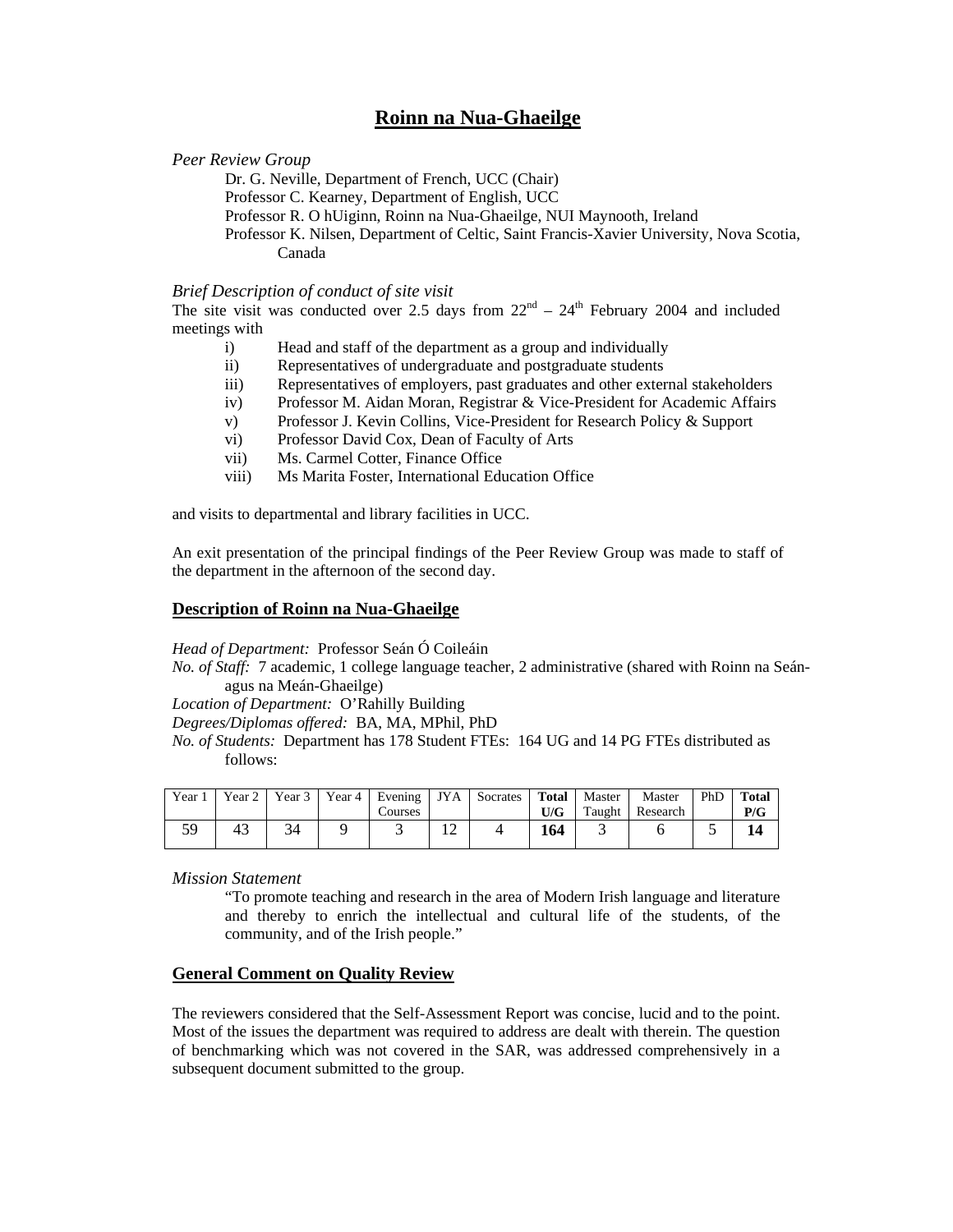The SWOT analysis focused attention on areas of importance to Roinn na Nua-Ghaeilge (RNG). The PRG concurred with the findings of the analysis. Many of the weaknesses identified are weaknesses shared with all university departments; others are shared with other Irish or language departments. Following the site visit, the PRG were of the view that RNG has other strengths which perhaps are not identified as such in the SAR, but were repeatedly emphasized by the various stakeholders interviewed. Chief among these would be the high standards sought by RNG and the consistently friendly and democratic atmosphere that obtains in the department. This strength, however, is impaired somewhat by a potential weakness: not all university officers are aware of the high standing nationally and internationally of the department and how much it can contribute to the goals set out in the University's mission statement.

The reviewers considered the benchmarking exercise to be apposite and to the point. Recognising that Ireland provides the main academic leadership in the study of Modern Irish, it points out the difficulties found in attempting such an exercise and the pointlessness of trying to compare departments who have developed expertise in different areas of a large field. While acknowledging the validity of this argument, the PRG pointed out the fact that RNG has probably the largest undergraduate student cohort within the NUI system and a postgraduate cohort that compares favourably with most others.

## **Progress on Implementation of Recommendations for Improvement**

A meeting to discuss progress made in implementing recommendations for improvement arising from the review of the Department of Modern Irish was held on  $20<sup>th</sup>$  January 2006.

Present: Professor S. Ó Coileáin, Head, Department of Modern Irish Professor D. Cox, Acting Head, College of Arts, Celtic Studies & Social Sciences Dr. N. M. Ryan, Director of Quality Promotion

| <i>Abbreviations</i>                           |                                               |  |  |  |  |
|------------------------------------------------|-----------------------------------------------|--|--|--|--|
| <b>PRG:</b> Peer Review Group                  | VP: Vice-President                            |  |  |  |  |
| <i><b>QPC:</b></i> Quality Promotion Committee | HR: Human Resources                           |  |  |  |  |
| RAM: Resource Allocation Model                 | ACSSS: Arts, Celtic Studies & Social Sciences |  |  |  |  |

| <b>Recommendation of PRG</b>                                                                                                                                    | <b>Recommendation of QPC</b>                                                                                                                                                                                                                 | <b>Follow-up Report January '06</b>                                                                                                                                                                                                     |
|-----------------------------------------------------------------------------------------------------------------------------------------------------------------|----------------------------------------------------------------------------------------------------------------------------------------------------------------------------------------------------------------------------------------------|-----------------------------------------------------------------------------------------------------------------------------------------------------------------------------------------------------------------------------------------|
| That clear lines of<br>demarcation should be made<br>and maintained between<br>Department of Modern Irish<br>and the Department of Early<br>and Medieval Irish. | Agreed that the separate<br>identities of the two<br>departments should be<br>supported. The QPC would<br>encourage flexibility wherever<br>possible and noted the<br>comments of the Department<br>regarding sharing of facilities,<br>etc. | Implemented.<br>The two departments have<br>separate budgets and are treated<br>as separate departments by the<br>College of ACSSS and the<br>University.                                                                               |
| That an additional<br>postgraduate room is required<br>plus additional computing<br>facilities                                                                  | Recommended that the<br>Department discuss the issue of<br>space with the Dean of Arts,<br>with a view to bringing forward<br>a proposal to the Space<br>Subcommittee of the Buildings<br>Committee.                                         | This is under active consideration<br>by the Space Subcommittee of the<br>Buildings Committee. The Space<br>Subcommittee has completed an<br>audit of the space usage in the<br>O'Rahilly Building and is<br>preparing a report for the |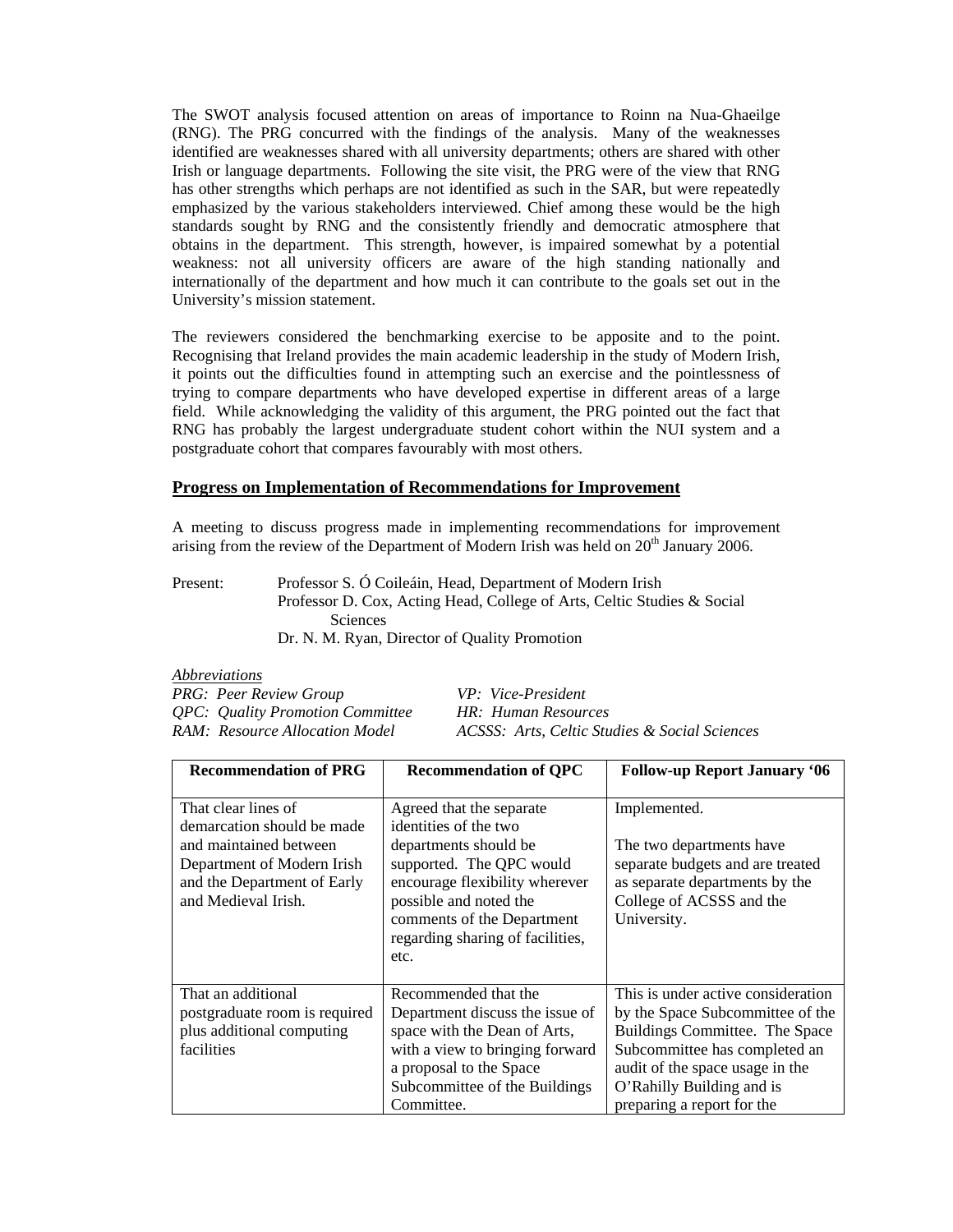| <b>Recommendation of PRG</b>                                                                                         | <b>Recommendation of QPC</b>                                                                                                                                                                                                                                                                                                                                                                                                                                                                                                                                                                                                                                                     | <b>Follow-up Report January '06</b>                                                                                                                                                                                                         |  |  |  |
|----------------------------------------------------------------------------------------------------------------------|----------------------------------------------------------------------------------------------------------------------------------------------------------------------------------------------------------------------------------------------------------------------------------------------------------------------------------------------------------------------------------------------------------------------------------------------------------------------------------------------------------------------------------------------------------------------------------------------------------------------------------------------------------------------------------|---------------------------------------------------------------------------------------------------------------------------------------------------------------------------------------------------------------------------------------------|--|--|--|
|                                                                                                                      | QPC also recommended that<br>the Department consider the<br>availability of sources outside<br>of UCC which might provide<br>grants for the provision of IT<br>equipment. The Department<br>should consider liaising with<br>Ionad na Gaeilge Labhartha<br>who have achieved significant<br>success in this area.                                                                                                                                                                                                                                                                                                                                                                | <b>Buildings Committee with</b><br>recommendations for re-<br>allocation of some space.<br>Implementation will be difficult<br>but is necessary if the University<br>is serious about plans for<br>enhancement of its research<br>agenda.   |  |  |  |
| That the two senior members<br>of staff due to retire within<br>the next number of years be<br>replaced immediately. | Noted that one replacement is<br>already in place and endorsed<br>the recommendation that staff<br>in the Department be replaced<br>on retirement. The<br>responsibility of the University<br>to support the Irish language by<br>ensuring the provision of<br>appropriate programmes and by<br>supporting the activities of the<br>Irish departments was<br>acknowledged.                                                                                                                                                                                                                                                                                                       | Implemented.<br>One replacement has already been<br>appointed and the Chair of<br>Modern Irish has been sanctioned<br>for filling on the retirement of the<br>present incumbent.                                                            |  |  |  |
| The transfer of the College<br>Language Teacher to the<br>Department is welcomed.                                    | Noted that the recommendation<br>had already been implemented.                                                                                                                                                                                                                                                                                                                                                                                                                                                                                                                                                                                                                   | Implemented.                                                                                                                                                                                                                                |  |  |  |
| The initiatives suggested by<br>Roinn na Nua-Ghaeilge<br>deserve full consideration.                                 | Noted recommendation with<br>support for proactive<br>considerations of Department.<br>The possibilities outlined by the<br>Department referred to two<br>initiatives, both with funding<br>implications: (a) that the<br>Department could become the<br>principal scholarly centre for<br>publications in the Irish<br>language, and (b) that it would<br>establish an archive of the Irish-<br>language dialects of Munster<br>which might be extended, with<br>the assistance of the English<br>Department, to include English-<br>language dialects also. While<br>these are aspirational, the<br>Department intends to explore<br>them further with the Dean and<br>others. | This recommendation is still<br>under consideration. To<br>implement this recommendation<br>would require additional space<br>and personnel resources. The<br>implementation of the RAM in<br>06/07 may realise the necessary<br>resources. |  |  |  |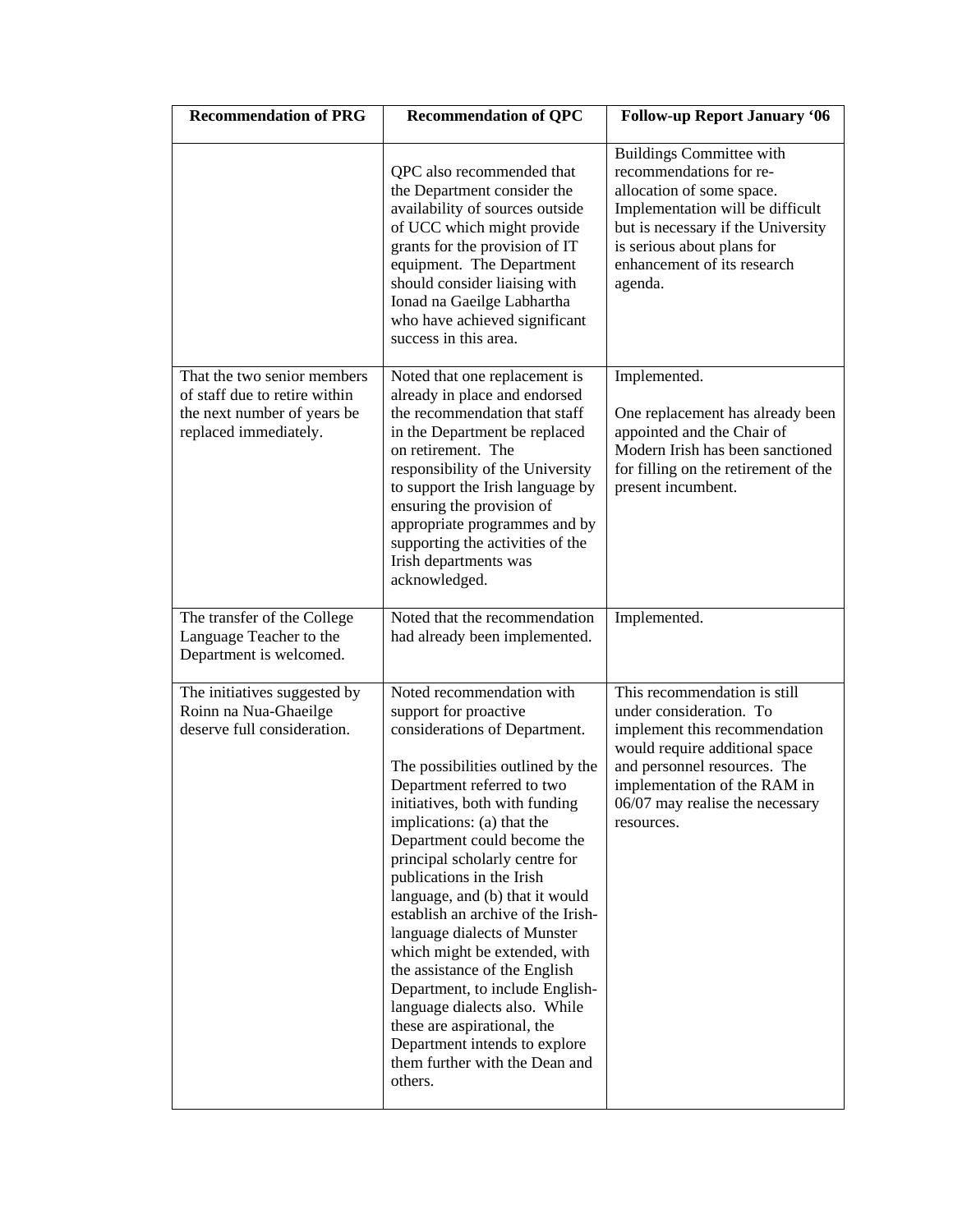| <b>Recommendation of PRG</b>                                                                                                                                                                                                                                                                          | <b>Recommendation of QPC</b>                                                                                                                                                                                                                                                                                                                                                                                                                                                                                         | <b>Follow-up Report January '06</b>                                                                                                                                                                                                                                                                                                                   |
|-------------------------------------------------------------------------------------------------------------------------------------------------------------------------------------------------------------------------------------------------------------------------------------------------------|----------------------------------------------------------------------------------------------------------------------------------------------------------------------------------------------------------------------------------------------------------------------------------------------------------------------------------------------------------------------------------------------------------------------------------------------------------------------------------------------------------------------|-------------------------------------------------------------------------------------------------------------------------------------------------------------------------------------------------------------------------------------------------------------------------------------------------------------------------------------------------------|
| Profile of the Department<br>department should aim to<br>achieve greater publicity<br>for their achievements<br>hold regular and widely<br>$\qquad \qquad \blacksquare$<br>publicised seminars<br>include history of<br>$\qquad \qquad \blacksquare$<br>department on web site                        | QPC strongly endorsed the<br>recommendation that the<br>Department should celebrate its<br>achievements on a broader<br>scale and suggested that the<br>Director of the Office of<br>Marketing & Communications<br>should assist in this endeavour.<br>The QPC was made aware of a<br>new book by the Professor of<br>Modern Irish which has<br>recently been published and<br>recommended that this should<br>be celebrated publicly.                                                                               | The Department is continuing to<br>work towards this goal. The web<br>site for the Department has been<br>significantly improved and is<br>continuously up-dated. The<br>department is well recognised at<br>national and international level<br>and has a high profile outside<br>UCC. The Department is seeking<br>to raise its profile within UCC. |
| That the possibility of having<br>greater co-ordination in the<br>language syllabus of the<br>department be examined.<br>To liaise with teachers and<br>schools at second level on<br>standards and developments<br>and that the department<br>should use the information in<br>syllabus development. | Endorsed recommendation and<br>noted that the Department is<br>already seeking to take action.                                                                                                                                                                                                                                                                                                                                                                                                                       | Implemented.<br>The department has re-organised<br>the delivery and assessment of the<br>language syllabus, ensuring that<br>all tutors and teachers are<br>working to the same content and<br>same standards. The structure of<br>language teaching has been<br>improved and is continuously<br>monitored.                                           |
| That the University should<br>fill the Chair of Literature left<br>vacant since 1991.                                                                                                                                                                                                                 | Endorsed.<br>The QPC would be very<br>supportive of imaginative<br>solutions to the difficulty of<br>financing the filling of the<br>Chair of Literature and<br>recommended that the<br>Department explore the<br>possibilities for external<br>funding of the post, for example<br>by means of making a proleptic<br>appointment. QPC<br>recommended the Department<br>should engage with the VP for<br>Planning, Communications and<br>Development and the Director<br>of Development to explore<br>possibilities. | Remains under consideration.<br>The department is aware that<br>filling of the Chair requires<br>substantial investment and will<br>engage in discussions with the VP<br>for Planning, Communications &<br>Development about possible<br>sources of external funding.                                                                                 |
| The University should give<br>serious consideration to<br>establishing a centre for<br>academic writing to service                                                                                                                                                                                    | QPC expressed its welcome for<br>suggestions/proposals from the<br>Department as to how this may<br>be addressed. QPC suggested                                                                                                                                                                                                                                                                                                                                                                                      | Remains under consideration.<br>This is related to the previous<br>recommendation. Establishment                                                                                                                                                                                                                                                      |